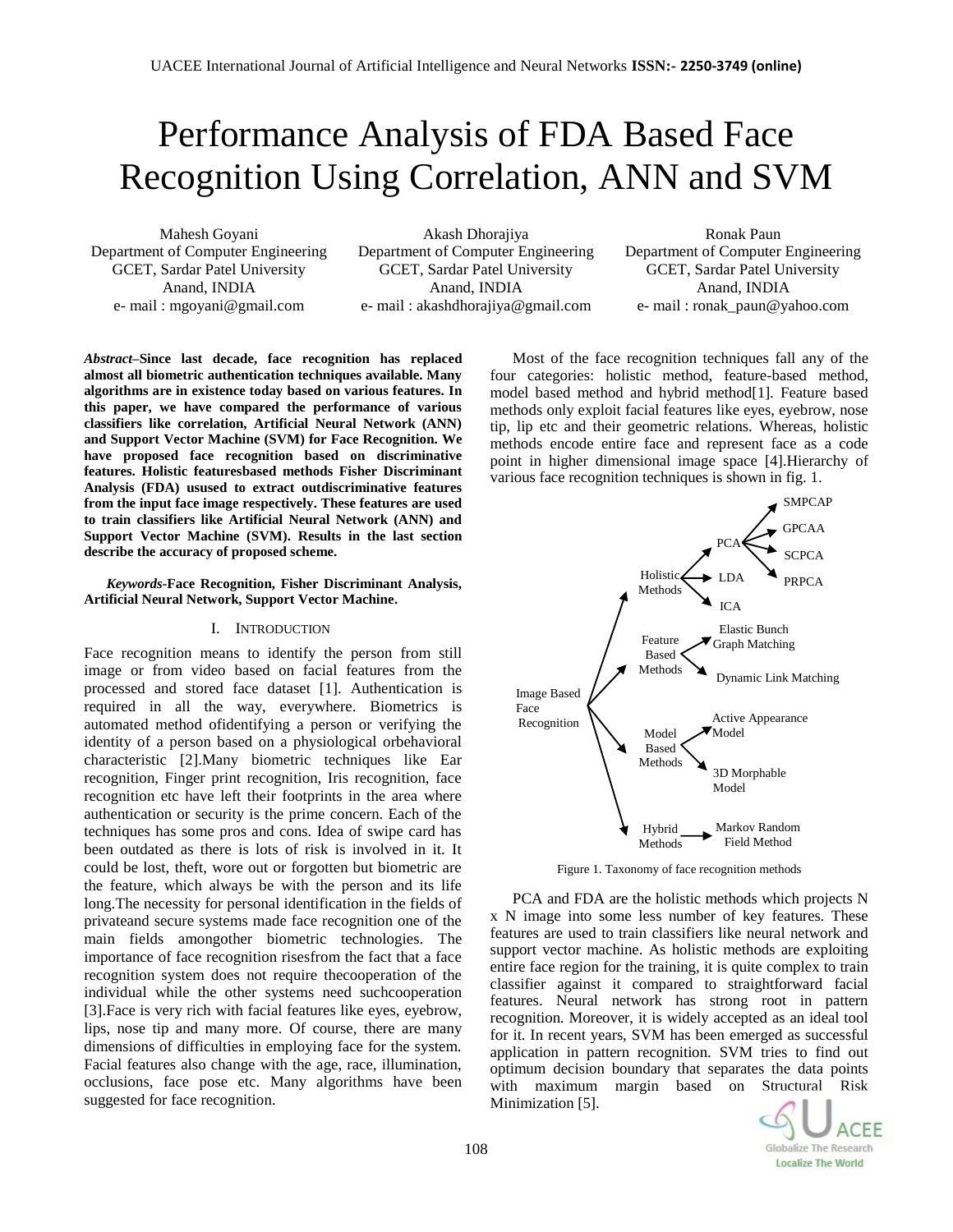Turk and Pentland [6] were first to employ eigen face based method for face recognition. Original work is based on K-L expansion. It treats the faceimages as 2-D data, and classifies the face imagesby projecting them to the eigenface space, which iscomposed of eigenvectors obtained by the varianceof the face images. Eigenface recognition derives itsname from the German prefix *eigen*, meaning ownor individual [7]. The eigenface approach works well aslong as the test image is similar to the trainingimages used for obtaining the eigenfaces.

Etemad and Chellappa [1] proposed a method onappliance of Linear/Fisher Discriminant Analysis forthe face recognition process. LDA is carried out viascatter matrix analysis. The aim is to find theoptimal projection, which maximizes between classscatter of the face data and minimizes within classscatter of the face data. As in the case of PCA,where the eigenfaces are calculated by the eigenvalue analysis, the projections of LDA arecalculated by the generalized eigenvalue equation.

## II. MATERIALS AND METHODS

#### *A. Dataset Discription*

We have carried out our experiments on Cambridge Olivetti Research Lab (ORL) face dataset. It contains total 400 images, 10 expressions of each of 40 individual. Each image contains different face gesture and constant illumination environment in gray scale mode. Size of each image is 112 X 92 pixels. Variable numbers of images are chosen for training and testing. Fig. 2 shows second expression of all forty subjects.



Figure 2. OLE dataset samples

## *B. Fisher Discriminant Analysis*

When substantial changes in illumination and expression are present, much of the variation in the data is due to these changes. The PCA techniques essentially select a subspace that retains most of that variation, and consequently the similarity in the face space is not necessarily determined. PCA projections are optimal for reconstruction from a low dimensional basis; they may not be optimal from a discrimination standpoint [8]. FLD finds the projection of data in which the classes are most linearly separable. LDA is a method for high dimensional data analysis, as class labels are available in dataset. It finds an optimal low dimensional space such that when data points are projected, classes are well separated. In [9], Belhumeur et al. analyzedeigenanalysis of two inverted matrix products and used classspecific information for finding the projection that bestdiscriminates among classes for face recognition. Features for FDA could be derived as shown in fig 3.



Figure 3. Derivation of FDA features

Where, C is number of classes,

is mean of  $i_{th}$  class data is the mean of all X is set of training images, is number of images in  $i_{th}$ class. is within class scatter matrix is between class scatter matrix U is eigen vector

is the sum of C matrices of rank or less and mean vectors are constrained by There for will be of rank or less. This means only of the eigenvalues will be nonzero [10]. The projections with maximum class separability information are the eigenvectors corresponding to largest eigenvalues of .The linear transformation is given by a matrix *U*  whose columns are the eigenvectors of the above problem(i.e., called *Fisher faces*).Because in practice S<sub>w</sub> is usually singular, the Fisher faces algorithm first reduces the dimensionality of the data with PCA and then applies FLD to further reduce the dimensionality to *C-1*. PCA smears the classes together, so it is no longer linearly separable. With FLD classification job is simplified as it achieves better between class scatter compare to PCA, though PCA achieves greater total scatter [8].

Test face is projected on face space and its features are compared with stored features either using L2 norm, or test face features are given as an input to ANN or SVM classifiers, which find outs the most similar class for it.

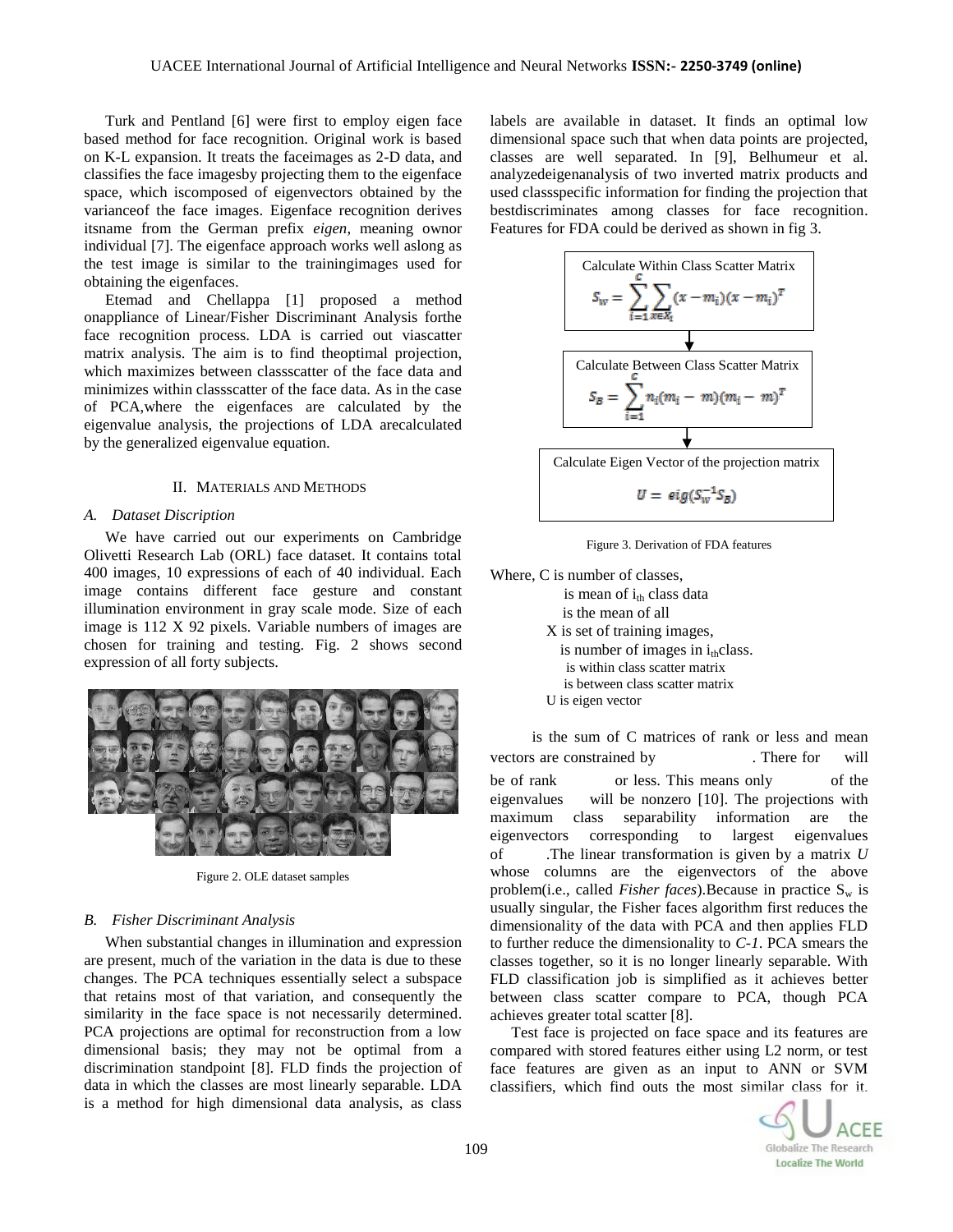#### III. EXPERIMENTAL RESULTS

We have used two layer feed forward back propagationneural network (FFBPNN) with input, hidden and outputlayer as shown in fig 4. Two layers FFBP is perhaps thebest choice for classification [11]. In ourexperiment, we have used 9 neurons in input layer as there are C-1 features are available (in our case C is 10),15neurons in hidden layers and 1 neurons in output layer.Numbers of neurons in hidden layer are found throughexperiments. We have trainednetwork for 5000 epochs with goal 0.00001. We have employedMATLAB functions *'trainscg'* for training and *'learnwh'*for learning. By testing, we found out that this combinationgives the best and fastest convergence.



Figure 4. Structure of Neural Network Used

SVM were originally proposed by Boser, Guyon and Vapnik in 1992 and gained increasing popularity in late 1990s.Nowadays, SVM has been proved a good classifier over Neural Network. In SVM, a model is first created based on training samples. This model is then used to classify unknown data. We have used SVM – Light Multiclass tool (version 2.20) for classification. We have used linear kernel for training purpose. Goal of SVM is to find out a hyper plane with largest class margin, which best separate out given data.

Table II describes the results of the experiment carried out. As we have 10 classes (10 persons), with FDA we will have 9 features. These 9 features are used to classify the unknown data against three different classifiers, neural network, Support vector machine and L2 norm.

| No. of              | $Accuracy$ <sup>(%)</sup>       |            |                               |         |
|---------------------|---------------------------------|------------|-------------------------------|---------|
| face per<br>subject | <b>Neural</b><br><b>Network</b> | <b>SVM</b> | L <sub>2</sub><br><b>Norm</b> | Average |
| 01                  | 63                              | 86         | 91                            | 80.00   |
| 02                  | 70                              | 94         | 97                            | 87.00   |
| 03                  | 72                              | 95         | 98                            | 88.33   |
| 04                  | 82                              | 96         | 99                            | 92.33   |
| 05                  | 90                              | 98         | 99                            | 95.67   |
| 06                  | 92                              | 98         | 99                            | 96.33   |
| 07                  | 93                              | 99         | 99                            | 97.00   |
| 08                  | 97                              | 100        | 100                           | 99.00   |
| 09                  | 97                              | 99         | 100                           | 98.67   |
| 10                  | 100                             | 100        | 100                           | 100.00  |

TABLE I: Results of FDA

Fig. 5 describes the performance comparison between all three measures.



Figure 5. Performance Graph of FDA

#### IV. CONCLUSION

Illumination and facial expression varies every time face is scanned and so face recognition is difficult task. However, FDA features are quite discriminative compare to other holistic features like PCA, illumination would not affect much on the result. Neural network separates classes through only single lines, while SVM separates classes through fuzzier boundary and hence SVM has less chance of miss classification compared to neural network. Moreover, with 40 classes, neural network is not able to find generalized mapping function, which can classify all the data correctly. From results, we can conclude that SVM out weights the performance of Neural network, with improvement of more than 10 %.

# **REFERENCES**

- [1] R. Chellappa, C.L. Wilson, and S. Sirohey, *"*Human andmachine recognition of faces: a survey"**,** *Proceedings of theIEEE*, Vol.83, No.5, 1995, pp.705–741.
- [2] M.Turk and A.Pentland "Face RecognitionUsing Eigenfaces," Proceedings. *IEEEConference on Computer Vision and PatternRecognition*, pages 586-591, 1991.
- [3] Shefali Gupta, O.P.Sahoo, Rupesh Gupta, Ajay Goel, "Performance analysis of Subspace LDA Approach for face recognition", Proc. Of 9<sup>th</sup> WSEAS, international conf. on Telecommunication and informatics, pp. 79-84.
- [4] P. S. Huang, C. J. Harris, and M. S. Nixon, "Human GaitRecognition in Canonical Space using Temporal Templates", IEEProc.-Vis. Image Signal Process, Vol. 146, No. 2, April 1999.
- [5] Ahmet Bahtiyar Gul, "Holistic Face Recognition by Dimension Reduction", Master thesis, Dept. of Electrical and Electronics Engg., Sept – 2003.
- [6] Manojkumar Tewari, "Study of different algorithms for Face Recognition", Bachelor thesis, Department of Electronics and Communication Engg., NIT, Rourkela, India, 2010.
- [7] G.R.G. Lancriet, L. El Ghoui, C. Bhattacharyya and M.I.Jordan, "Minmax probability machine", In proc. Advances in Neural Information Processing System, 2002.

ACEE Globalize The Research **Localize The World**